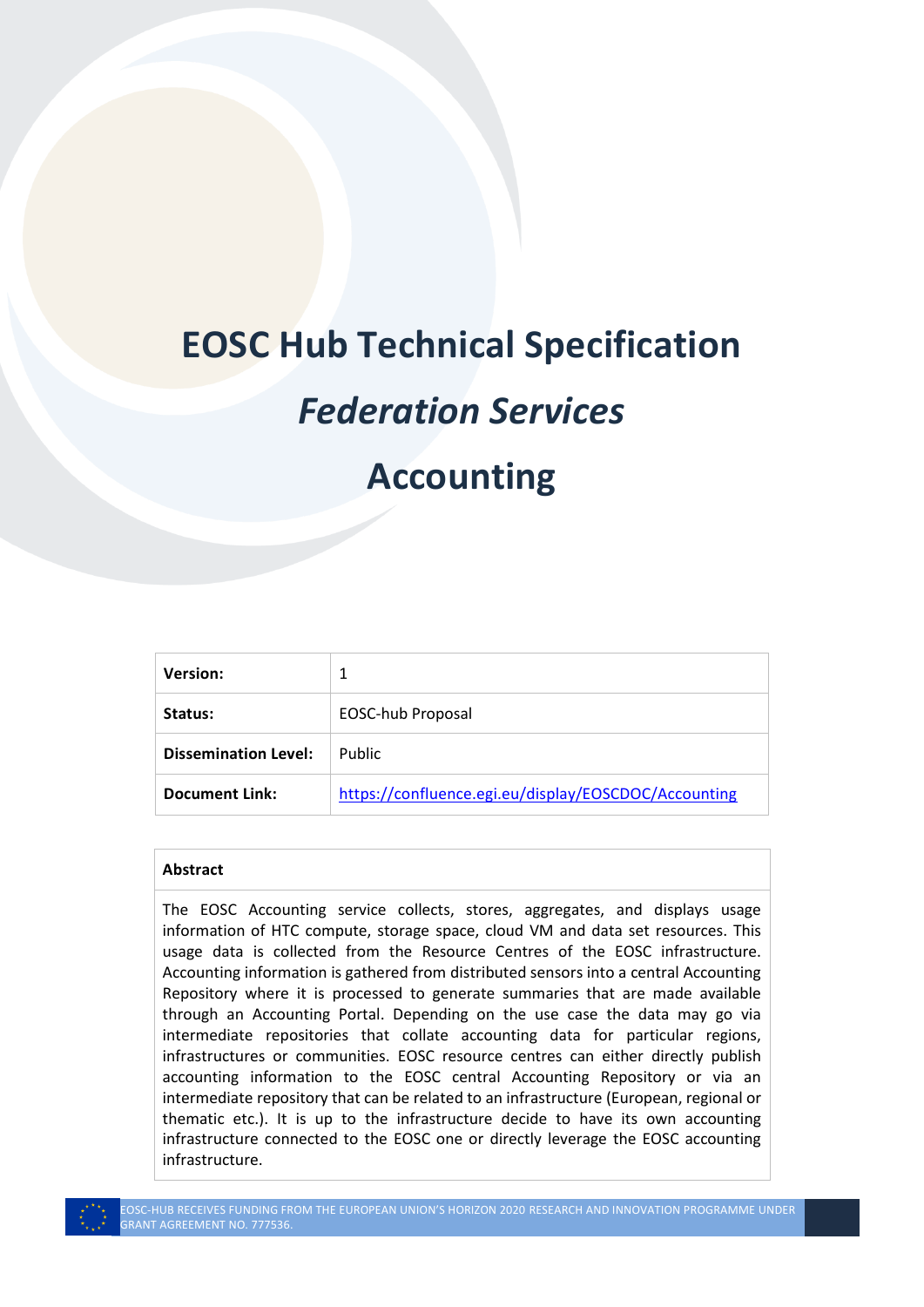#### **COPYRIGHT NOTICE**



This work by Parties of the EOSC-hub Consortium is licensed under a Creative Commons Attribution 4.0 International License [\(http://creativecommons.org/licenses/by/4.0/\)](http://creativecommons.org/licenses/by/4.0/). The EOSC-hub project is co-funded by the European Union Horizon 2020 programme under grant number 777536.

### **DELIVERY SLIP**

| Date                | Name                   | <b>Partner/Activity</b> |
|---------------------|------------------------|-------------------------|
| From:               | <b>Adrian Coveney</b>  | <b>STFC</b>             |
|                     | Ivan Diaz Alvarez      | <b>CESGA</b>            |
|                     | Pavel Weber            | KIT                     |
|                     | Diego Scardaci         | <b>EGI Foundation</b>   |
| <b>Reviewed by:</b> | Heinrich Widmann       | <b>DKRZ</b>             |
|                     | William V. Karageorgos | <b>IASA</b>             |

#### **DOCUMENT LOG**

| <b>Issue</b> | Date       | <b>Comment</b>                              | <b>Author</b>       |
|--------------|------------|---------------------------------------------|---------------------|
| v.1          | 27/01/2020 | First release ready for public consultation | Adrian              |
|              |            |                                             | Coveney             |
|              |            |                                             | (STFC),             |
|              |            |                                             | Diaz<br><b>Ivan</b> |
|              |            |                                             | Alvarez             |
|              |            |                                             | (CESGA),            |
|              |            |                                             | Pavel Weber         |
|              |            |                                             | $(KIT)$ ,           |
|              |            |                                             | Diego               |
|              |            |                                             | Scardaci (EGI       |
|              |            |                                             | F.)                 |

#### **TERMINOLOGY**

<https://wiki.eosc-hub.eu/display/EOSC/EOSC-hub+Glossary>

| Terminology/Acronym | <i>Definition</i> |
|---------------------|-------------------|
|                     |                   |
|                     |                   |
|                     |                   |
|                     |                   |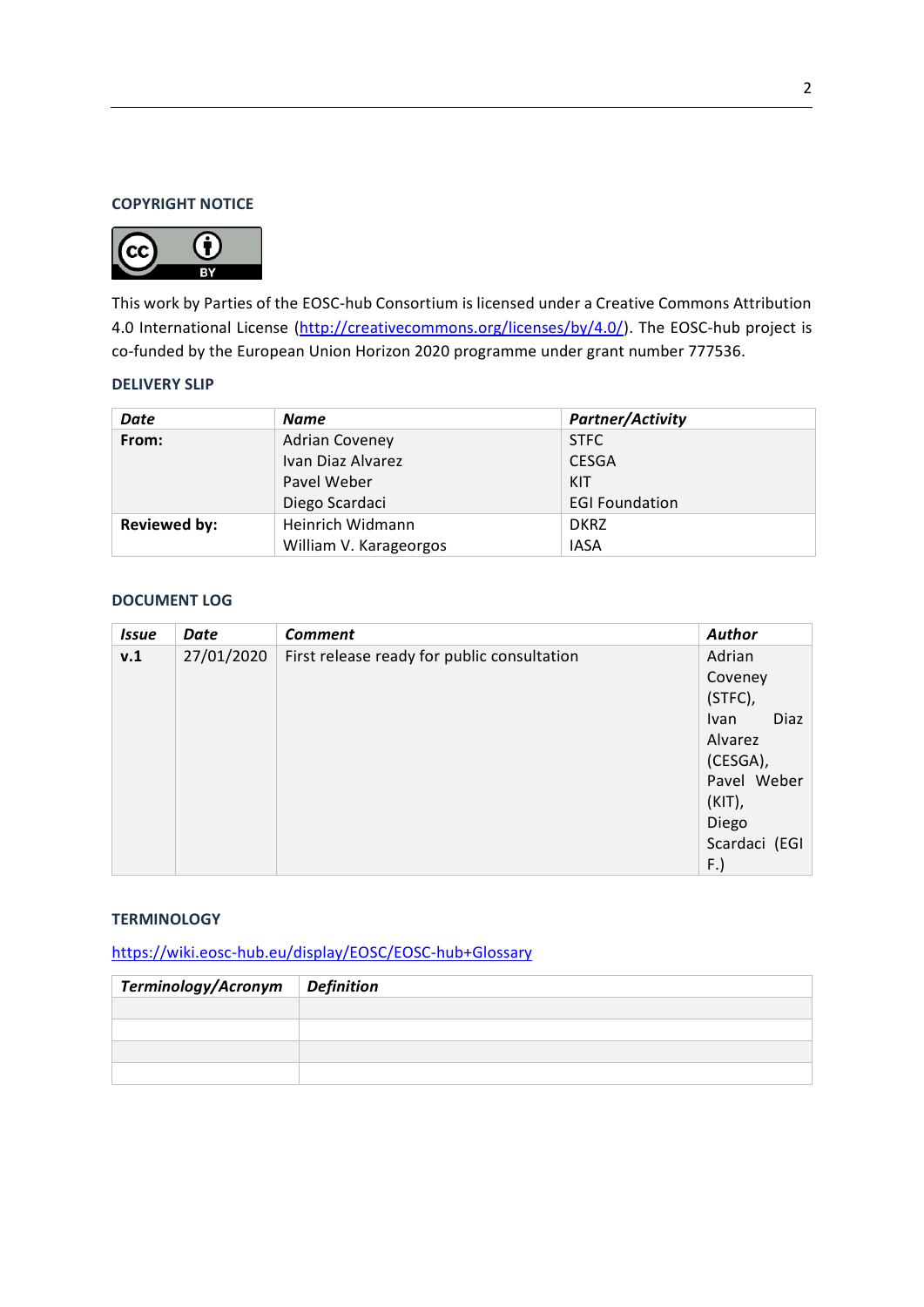## **Contents**

|   | 3 <sup>7</sup> |  |
|---|----------------|--|
|   |                |  |
| 5 |                |  |
|   | 5.1            |  |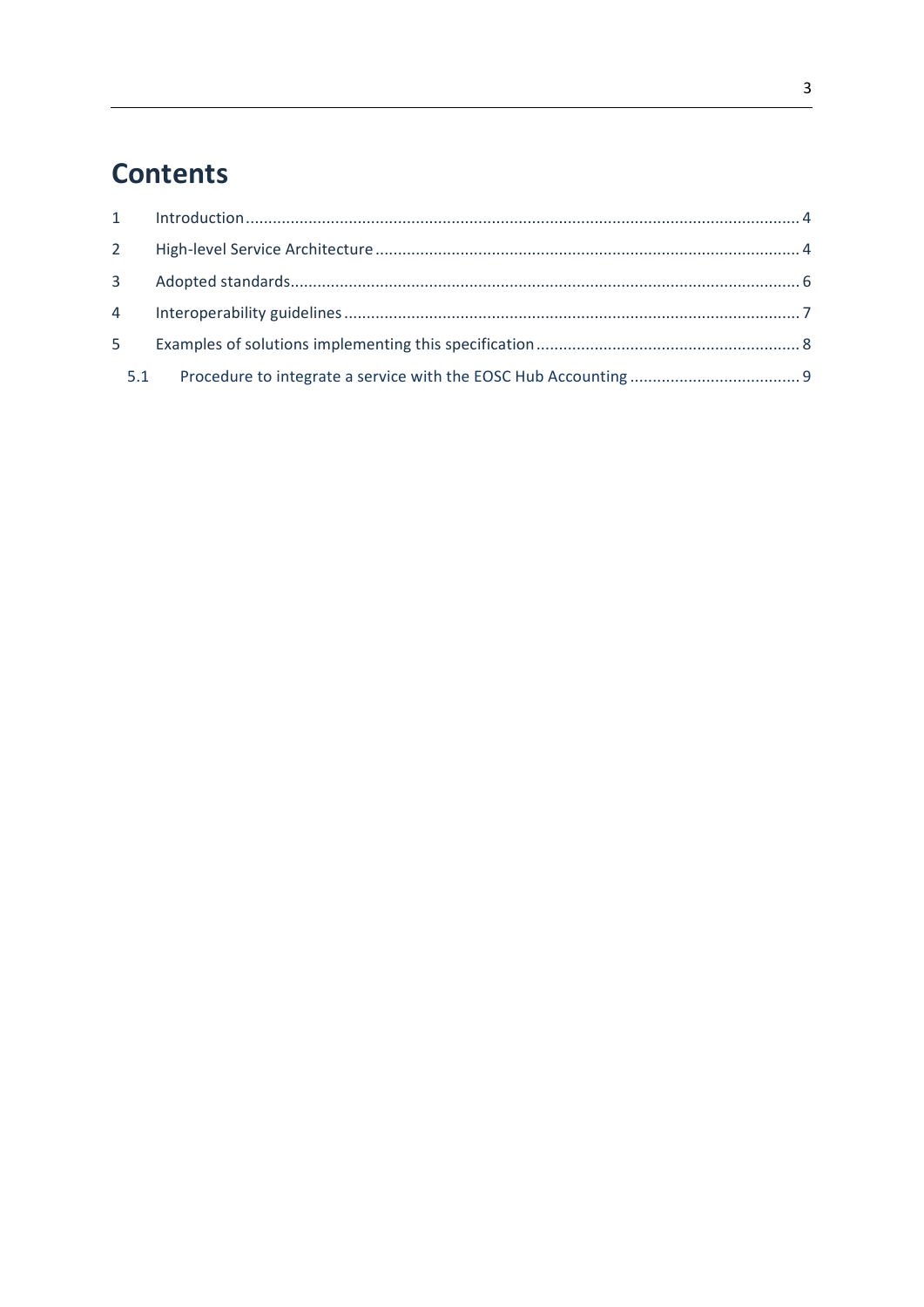### <span id="page-3-0"></span>**1 Introduction**

The EOSC Accounting service collects, stores, aggregates, and displays usage information of HTC compute, storage space, cloud VM and data set resources. This usage data is collected from the Resource Centres of the EOSC infrastructure.

Accounting information is gathered from distributed sensors into a central Accounting Repository where it is processed to generate summaries that are made available through an Accounting Portal. Depending on the use case the data may go via intermediate repositories that collate accounting data for particular regions, infrastructures or communities.

The Accounting Repository has a database backend, and needs to ensure the exchange of accounting information with peer e-Infrastructures. The Accounting Portal receives and stores the resource centre, user, and user groups (e.g. Virtual Organisation/VO) level aggregated summaries generated by the Accounting Repository and provides views via a web portal. For example, by grouping resource centres in a country on specific time intervals a customized view can be generated and displayed. The databases are organized into resources record database (e.g. CPU, storage, dataset, etc), a User record database, and a topology database.

The main features of the EOSC Accounting can be grouped by two target groups.

Main features offered to the user are:

- Aggregated views of their usage wherever that usage occurred.
- Views that allow usage to be checked against allocation.

Features for resource providers:

- Provider-centric views of resource usage by users.
- Views that allow comparisons to be made between resource providers within and between regions and communities.

## <span id="page-3-1"></span>**2 High-level Service Architecture**

Describe the architecture (commented diagram) of the building block highlighting the interfaces towards the other services.

The architecture should be generic. Please, do not refer to specific service.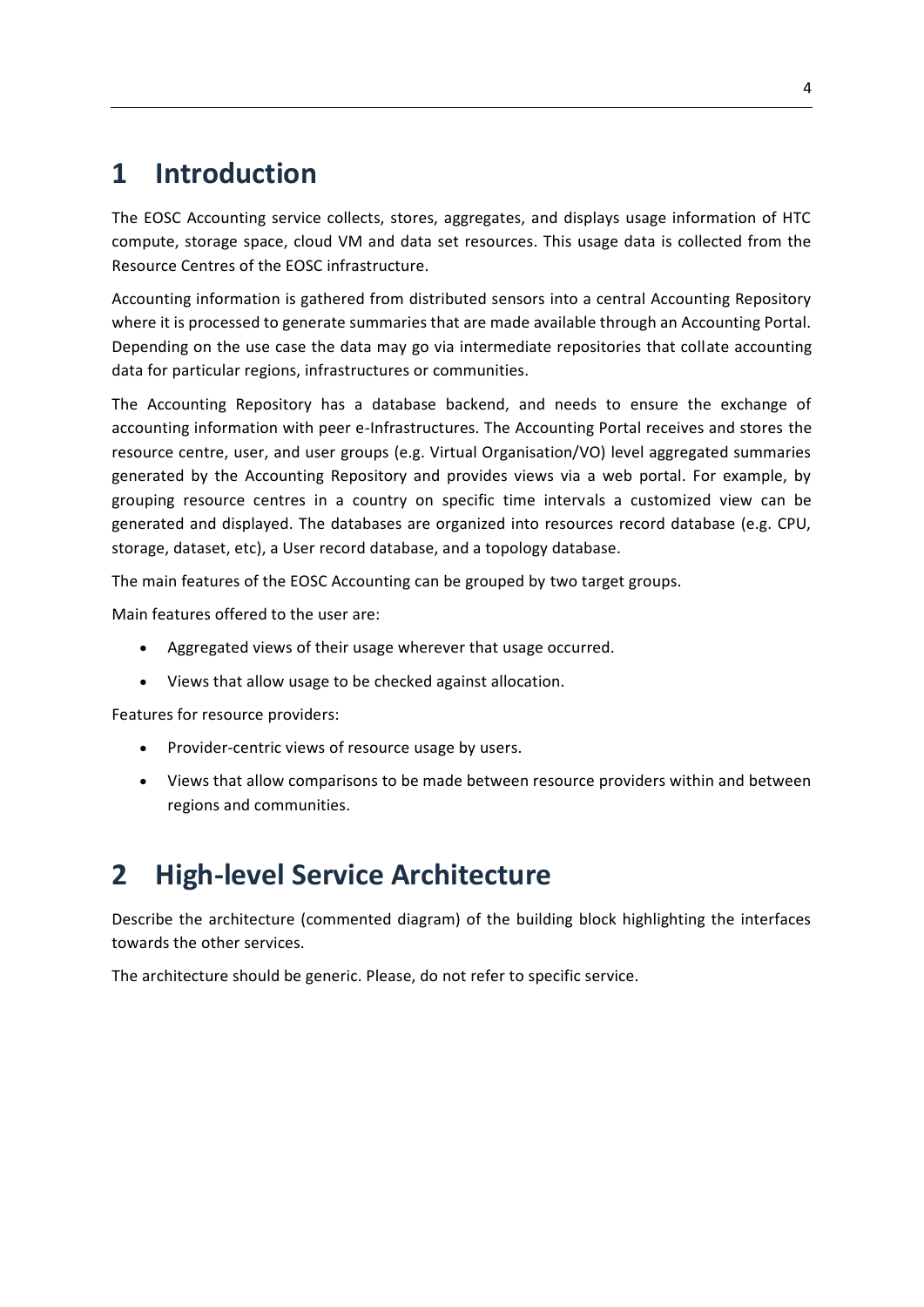

**Figure 1. Components of the EOSC Accounting and their interactions**

Resource centres that are providing compute or storage to the EOSC infrastructure have to implement a collector (a stand-alone script or program, or a built in function of their resource system) that gathers accounting metrics formatted into a standardised record format (see next section for details). These metrics are then transferred either via a messaging service or by being retrieved from an API to the Accounting Repository, which stores and processes the data to produce aggregations that are then sent to the Accounting Portal for display.

The Accounting Portal retrieves topology information on how resource centres relate to national infrastructures and regions from a configuration management database (CMDB) and community affiliation from the AAI service to properly organise the accounting data. Information related to groups or VOs should contain also information about scientific disciplines to allow the portal to properly classify the resource usage.

EOSC resource centres can either directly publish accounting information to the EOSC central Accounting Repository or via an intermediate repository that can be related to an infrastructure (European, regional or thematic etc.). It is up to each infrastructure to decide whether to have its own accounting infrastructure connected to the EOSC one or directly leverage the EOSC accounting infrastructure.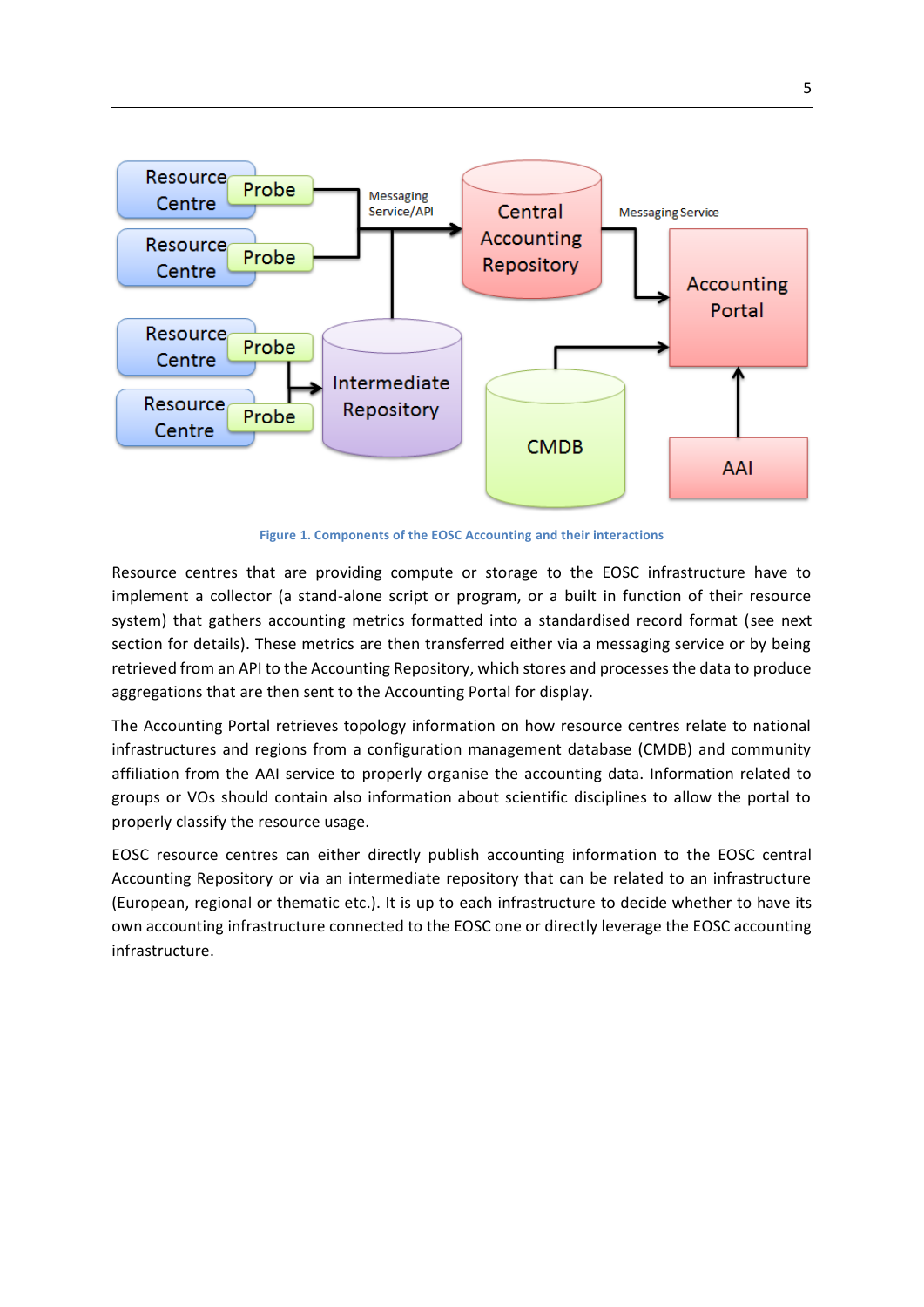

**Figure 2. High-level architecture of the EOSC Accounting**

### <span id="page-5-0"></span>**3 Adopted standards**

| <b>Standard</b>                           | <b>Short description</b>                                                                                         | <b>References</b>                                                                     |
|-------------------------------------------|------------------------------------------------------------------------------------------------------------------|---------------------------------------------------------------------------------------|
| <b>APEL Grid</b><br>Job Usage<br>Record   | Standard used within WLCG and<br>EGI for exchanging grid accounting<br>metrics for individual grid jobs.         | https://wiki.egi.eu/wiki/APEL/Mes<br>sageFormat#Job_Records                           |
| <b>APEL Grid</b><br>Summary Job<br>Record | Standard used within WLCG and<br>EGI for exchanging grid accounting<br>metrics for aggregations of grid<br>jobs. | https://wiki.egi.eu/wiki/APEL/Mes<br>sageFormat#Summary_Job_Recor<br>$\underline{ds}$ |
| Cloud VM<br><b>Usage Record</b>           | Standard adopted by the EGI<br>Federated Cloud for exchanging<br>cloud accounting metrics.                       | https://wiki.egi.eu/wiki/Federated<br>Cloud_Architecture#Cloud_Usage<br>Record        |
| <b>OGF StAR</b>                           | Open Grid Forum standard for<br>Storage Accounting Records, used<br>to exchange storage space usage<br>data.     | http://www.ogf.org/documents/GF<br>D.201.pdf                                          |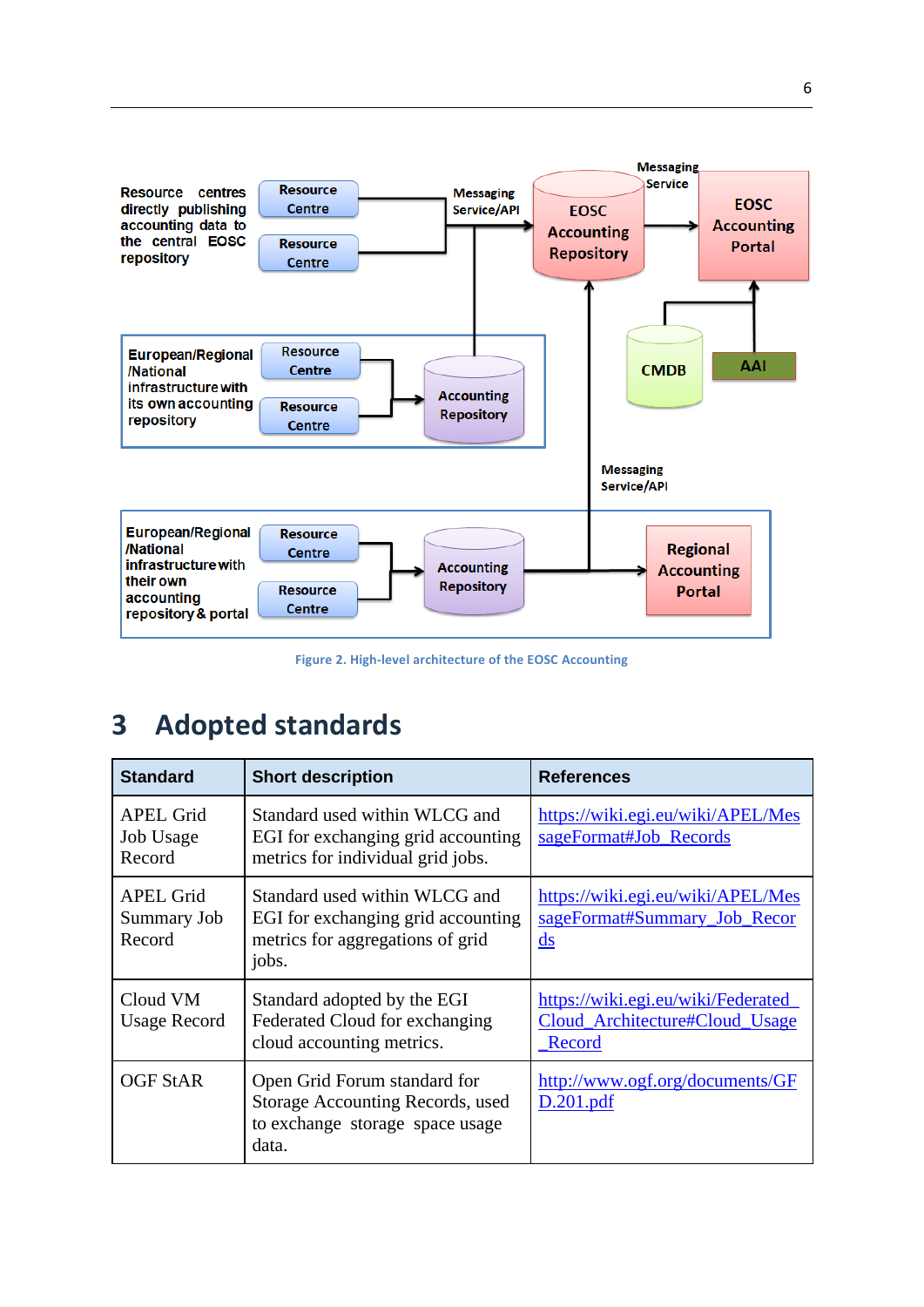| <b>GOCDB</b> Grid<br>Topology             | The GOCDB domain model closely<br>resembles a subset of the GLUE 2<br>Grid model with additional entities.                                                                                                                              | https://wiki.egi.eu/w/images/d/d3/<br>GOCDB5_Grid_Topology_Inform<br>ation_System.pdf |
|-------------------------------------------|-----------------------------------------------------------------------------------------------------------------------------------------------------------------------------------------------------------------------------------------|---------------------------------------------------------------------------------------|
| <b>ARGO</b><br>Messaging<br>Service (AMS) | A Publish/Subscribe Service, which<br>implements the Google PubSub<br>protocol. It provides an HTTP API<br>that enables Users/Systems to<br>implement message oriented service<br>using the Publish/Subscribe Model<br>over plain HTTP. | http://argoeu.github.io/messaging/v                                                   |

## <span id="page-6-0"></span>**4 Interoperability guidelines**

The following interoperability guidelines should be followed to connect an accounting infrastructure to the EOSC accounting infrastructure:

- Standard usage records; to be able to merge accounting data we need to have similar accounting information from the system. The table above lists the standards used.
- Either push to the ARGO Messaging Service (AMS) [\(https://argoeu.github.io/guides/messaging/\)](https://argoeu.github.io/guides/messaging/) or provide an agreed HTTP API through which accounting data can be gathered.
- Topology information should follow GOCDB guidelines [\(https://wiki.egi.eu/w/images/d/d3/GOCDB5\\_Grid\\_Topology\\_Information\\_System.pdf\)](https://wiki.egi.eu/w/images/d/d3/GOCDB5_Grid_Topology_Information_System.pdf), which allows other infrastructures (e.g [OSG\)](https://opensciencegrid.org/) to coexist with separate topologies. The simplest way would be for infrastructures to register in [GOCDB](https://goc.egi.eu/) or even [REBUS,](https://wlcg-rebus.cern.ch/apps/topology/) the WLCG topology platform. If this is not possible, a GOCDB compatible topology should be provided, with resource centres defined by a definite region, possible subregions and a numeric path identifier that should be consecutive, non-assigned integers, separated by dots (e.g. 1.2.3). An interface to extract the topology information should be provided.
- Metrics and units need to have a compliant format, not only in the datatype, but also the semantics must be commensurable, and the units clear. Before integrating an accounting infrastructure to the EOSC one, the provider of this infrastructure should send to the EOSC Accounting team a list of metrics and related descriptions to be published in the central EOSC Accounting Repository.
- If some of the fields contain URL pointers to metadata, these URLs must be of public access to unprivileged users, at least in a minimal form that can optionally obscure privileged information. In this way meaningful linking from the Portal is allowed.
- AAI should express group membership in a standard way following the EOSC Hub AAI interoperability guidelines (derived from the [AARC](https://aarc-project.eu/) guidelines).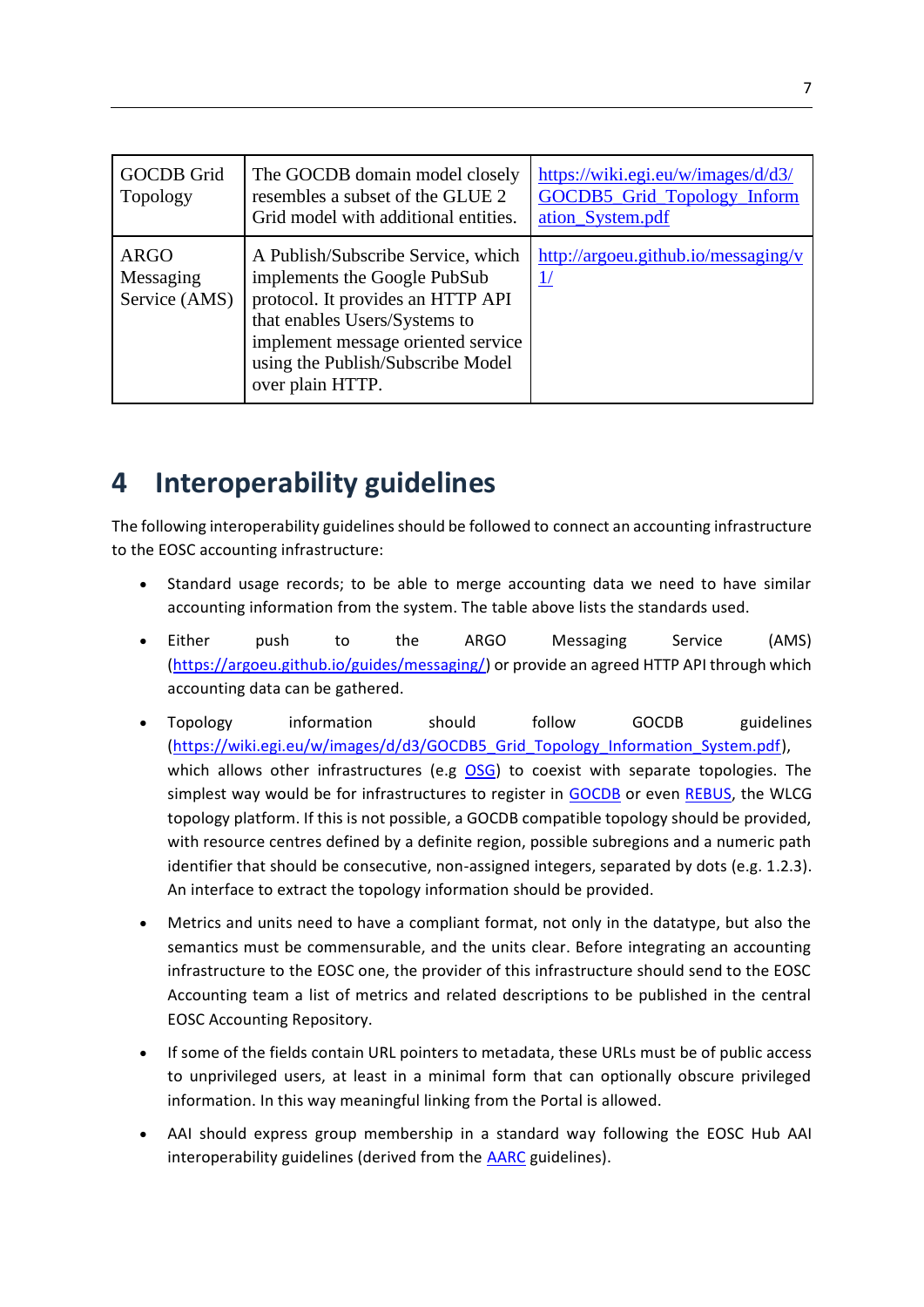The EOSC Accounting Repository can accept records produced by any service so long as they are in the correct format and are sent via AMS. Resource providers need to be registered in a configuration management database (e.g. GOCDB) or be individually authorised to publish via AMS.

## <span id="page-7-0"></span>**5 Examples of solutions implementing this specification**

### **APEL**

APEL is an accounting tool that collects accounting data from sites participating in the EOSC infrastructure as well as from sites belonging to other organisations that are collaborating with EOSC. The accounting information is gathered from different collectors into a central accounting repository where it is processed to generate statistical summaries that are available through the EOSC Accounting Portal.





APEL collects accounting information for compute, cloud and storage resources. Typically a site will deploy some form of accounting collector which will interact with the underlying resource provider and produce an accounting record in a supported format which is then sent to the APEL central repository via the Argo Messaging Service (AMS) and Secure STOMP Messenger (SSM, see [https://github.com/apel/ssm\)](https://github.com/apel/ssm). However, APEL is agnostic to the exact source of accounting data, so it is possible to set up regional APEL servers which receive the accounting data from national sites before sending a copy of the information on to the central server.

1. APEL clients [\(https://github.com/apel/apel\)](https://github.com/apel/apel) can run an APEL parser to extract data from a batch system and place it in their client database, or they can use third-party tools to extract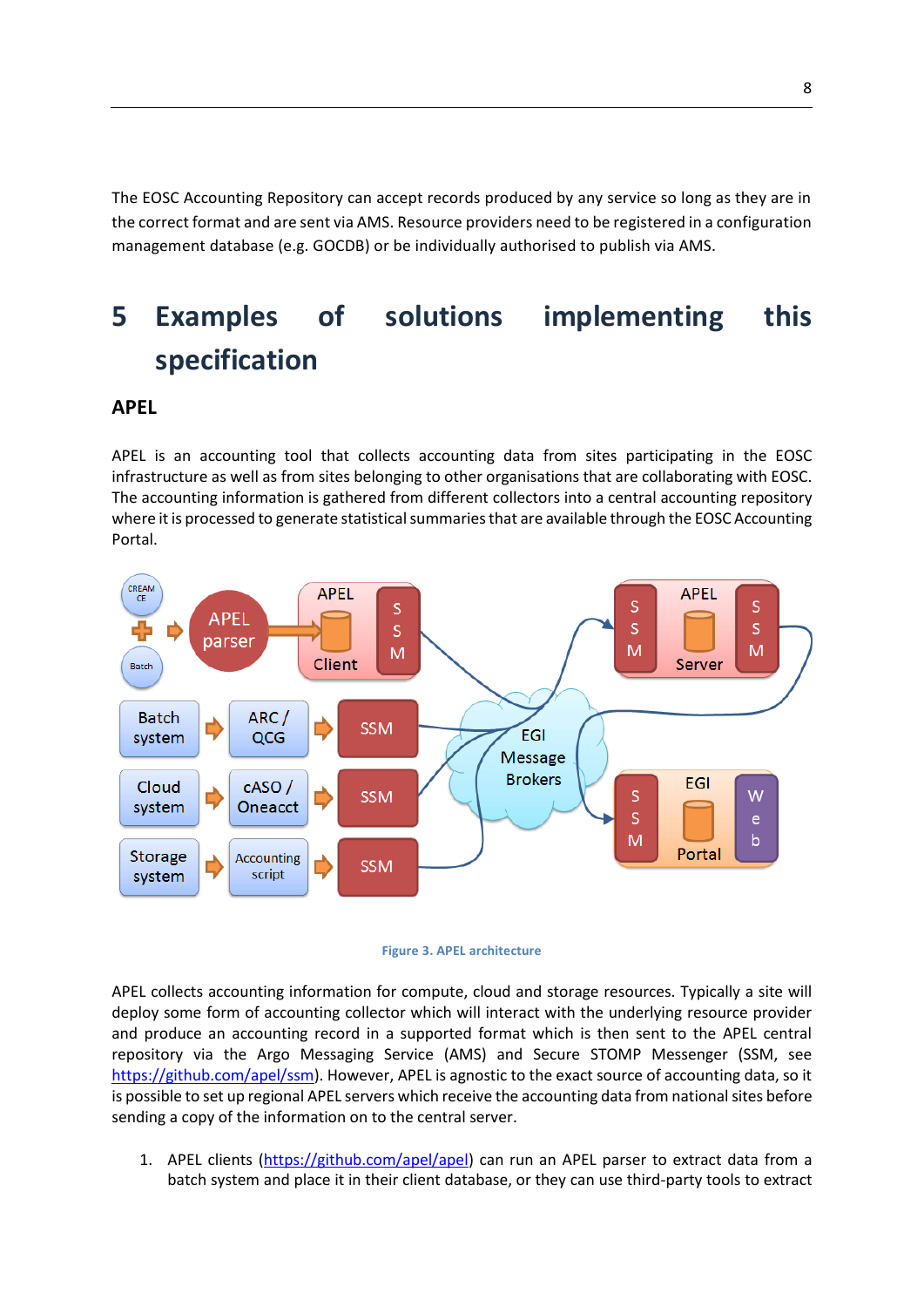batch or cloud data. This data is then unloaded into a message format suitable for transmission.

- 2. APEL clients run a sending SSM to send these messages containing records via the EGI Message Brokers to the central APEL server. The messages can contain either Job Records or Summary records. This is configurable in the APEL client.
- 3. The central APEL server runs an instance of the SSM, which receives these messages and a "loader" processes the records in the messages and loads them into a MariaDB database.
- 4. A "summariser" process runs to create summaries of any Job Records received and load them in a "SuperSummaries" table along with any Summary records. This summariser runs as a cron job approximately once a day.
- 5. A database "unloader" process unloads the summary records into the message format to be sent on by the sending SSM via the EGI Message Brokers to the EGI Accounting Portal.

### **Accounting Portal**

The Accounting Portal receives data from APEL and ultimately from resource centres participating in the EOSC infrastructure as well as from sites belonging to other organisations that are collaborating with EOSC. This is crossed with metadata from other sources to offer an integrated view of accounting data on the Infrastructure.

It is capable of:

- Accounting of CPU time (Normalized or not), Wall Time (Normalized or not), Number of jobs, and efficiency. Grid, Cloud and Storage support
- Grouping of resource usage by Country/Region, date, user group, usage by country.
- Grouping by infrastructure (e.g. WLCG, OSG, etc.)
- Discipline Views
- Views generated by User group Manager, User group Member, Site Admin or User views

### **DPMT**

The Data Project Management Tool (DPMT) used within EUDAT provides an HTTP API that can be used to perform queries to retrieve usage metrics. This is done by the Accounting Repository which then stores the data alongside metrics from other systems. The Accounting Portal then transforms some of the data to enable it to be displayed in aggregated views.

### <span id="page-8-0"></span>5.1 Procedure to integrate a service with the EOSC Hub Accounting

The integration of a resource centre with the EOSC Accounting infrastructure requires two steps:

- 1. Probes to produce data in the correct format should be installed in the resource centre. The EOSC Accounting Repository will accept records formatting to the standards above. Readyto-use probes for a large set of resource types are already available [\(https://github.com/apel/apel/blob/dev/README.md#apel-parsers\)](https://github.com/apel/apel/blob/dev/README.md#apel-parsers).
- 2. Accounting records should be sent to the Accounting Repository. For sending accounting records it is recommended to use SSM to handle the interfacing with AMS, but if it is desired